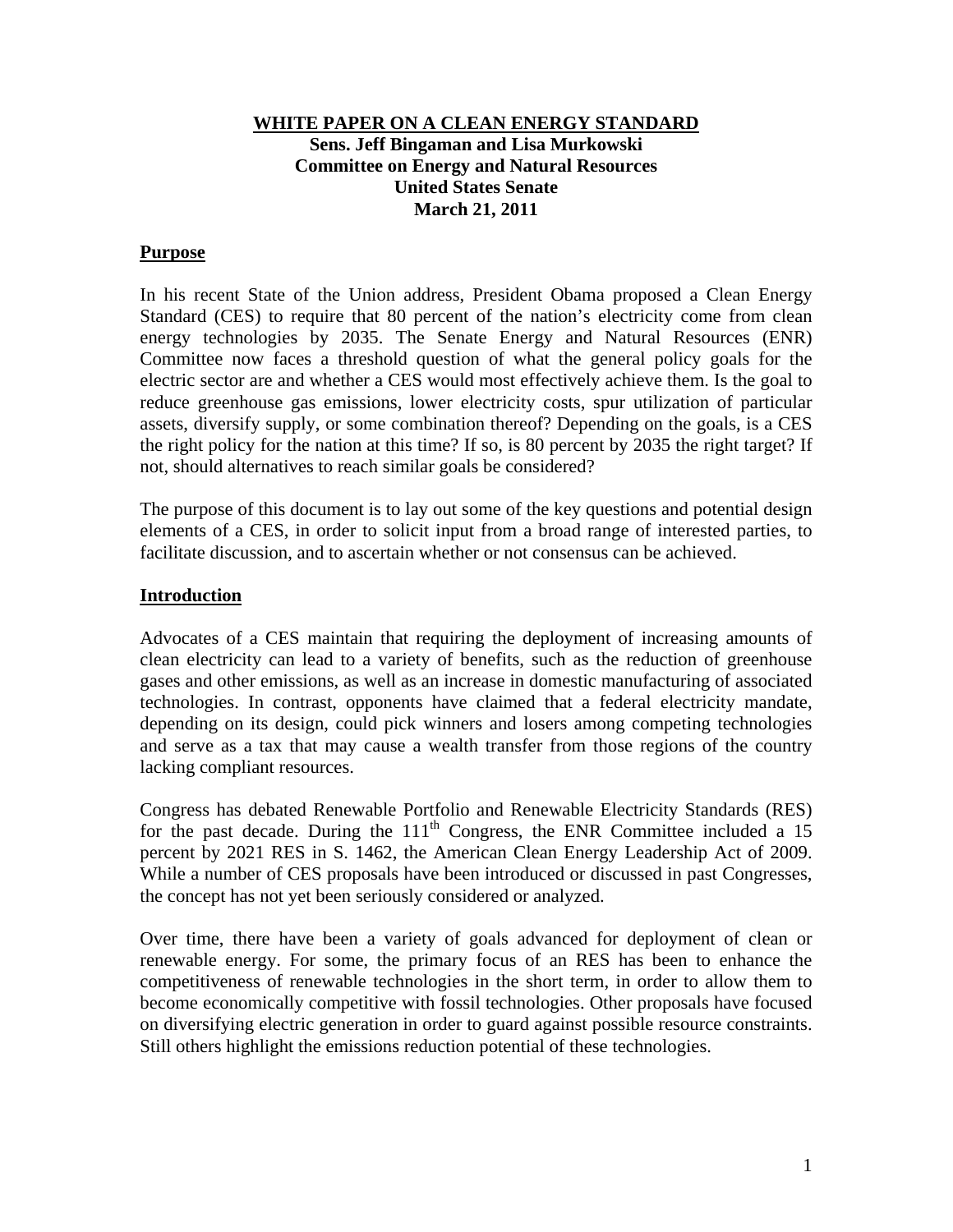If the ENR Committee elects to develop a CES, there are a number of design questions that require careful consideration. The decisions made in the design of such a standard will necessarily favor certain priorities over others.

# **Current State of Clean Energy Deployment**

Data from the Energy Information Administration (EIA) indicates that in 2010, domestic electricity generation was comprised of about 20 percent from nuclear power plants, 10 percent from renewable energy power plants (hydropower, wind, solar, geothermal and biomass), 25 percent from natural gas power plants, and 45 percent from coal power plants. If clean energy were defined as renewable and nuclear energy only, then the United States would currently be obtaining 30 percent of its electricity from clean sources. If efficient natural gas (i.e. combined cycle) were included as well – and awarded "half credits" in accordance with the President's CES proposal – the United States would currently be obtaining 40 percent of its electricity from clean sources.

The EIA reference scenario, in its 2011 Annual Energy Outlook, projects that overall electric generation will increase by about 20 percent between 2010 and 2035. The majority of new capacity is expected to come from natural gas power plants. Natural gas is expected to maintain its 25 percent share of overall electricity generation throughout this period. Renewable power is expected to grow to a 14 percent share of the generation mix. Nuclear is expected to add capacity but decrease slightly in its overall share of the generation mix to 17 percent in 2035. Events in Japan may affect that potential growth in capacity. Generation from coal is expected to increase overall but decrease to a 42 percent share of the generation mix.

# **Key Elements for Clean Energy Standard Proposals**

# **1.** *What should be the threshold for inclusion in the new program?*

In the RES contained in S. 1462 last Congress, utilities selling four million megawatt hours or more of retail electric power in a calendar year would have been subject to the mandate. Additionally, the State of Hawaii was specifically excluded from the program's requirements. The President's CES proposal does not appear to contain a threshold for inclusion, which means that all electric utilities, regardless of size, would be responsible for meeting any new requirements imposed by a CES.

- Should there be a threshold for inclusion or should all electric utilities be subject to the standards set by a CES?
- Should any states or portions of states be specifically excluded from the new program's requirements?
- How should a federal mandate interact with the 30 existing state electricity standards?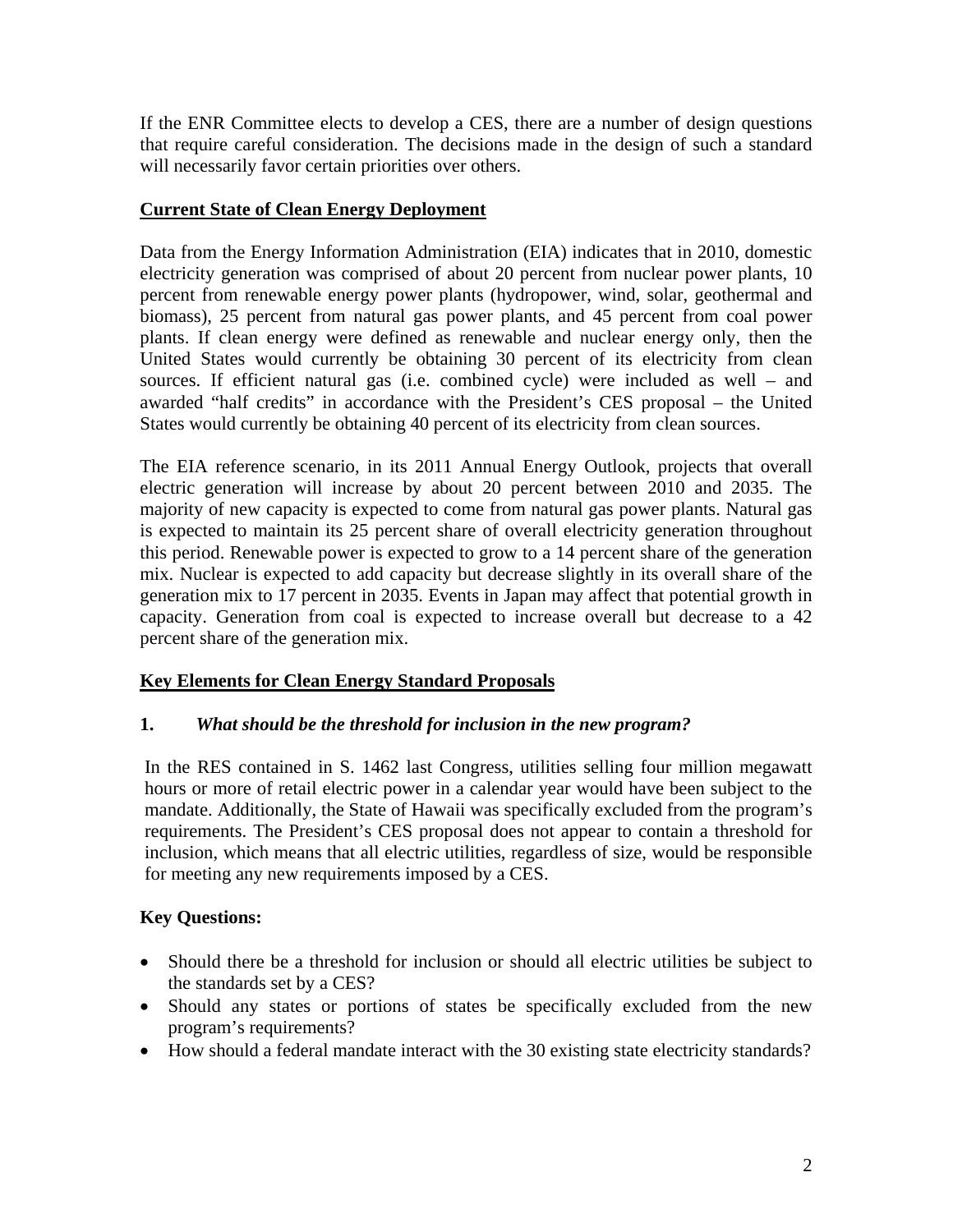# **2.** *What resources should qualify as "clean energy"?*

The definition of what qualifies as "clean energy" will be crucial in determining the overall mix of technologies deployed to comply with a CES. While previous CES proposals have gone beyond the narrow set of renewable technologies allowed under a RES, by including nuclear plants and coal plants with carbon capture and storage (CCS), the President's proposal also seeks to allow efficient natural gas without CCS to count towards compliance. While past proposals have credited energy efficiency measures to varying degrees, the President's CES proposal does not give clean energy credits for energy efficiency measures.

# **Key Questions:**

- On what basis should qualifying "clean energy" resources be defined? Should the definition of "clean energy" account only for the greenhouse gas emissions of electric generation, or should other environmental issues be accounted for (e.g. particulate matter from biomass combustion, spent fuel from nuclear power, or land use changes for solar panels or wind, etc.).
- Should qualifying clean energy resources be expressly listed or based on a general emissions threshold? If it is determined that a list of clean energy resources is preferable, what is the optimal definition for "clean energy" that will deploy a diverse set of clean generation technologies at least cost? Should there be an avenue to qualify additional clean energy resources in the future, based on technological advancements?
- What is the role for energy efficiency in the standard? If energy efficiency qualifies, should it be limited to the supply side, the demand side, or both? How should measurement and verification issues be handled?
- Should retrofits or retirements of traditional fossil-fuel plants be included in the standard?
- Should the standard be focused solely on electricity generation, or is there a role for other clean energy technologies that could displace electricity, such as biomass-tothermal energy?

# **3.** *How should the crediting system and timetables be designed?*

The design of the crediting system and the timing and stringency of the targets will necessarily impact the mix of technologies deployed as well as the ultimate costs imposed on end-use customers. For example, previous RES and CES proposals have called for taking certain existing technologies out of the baseline for purposes of calculating the mandate (e.g. conventional hydropower), while providing full credits to new resources.

# **Key Questions:**

• Should the standard's requirements be keyed to the year 2035 or some other timeframe?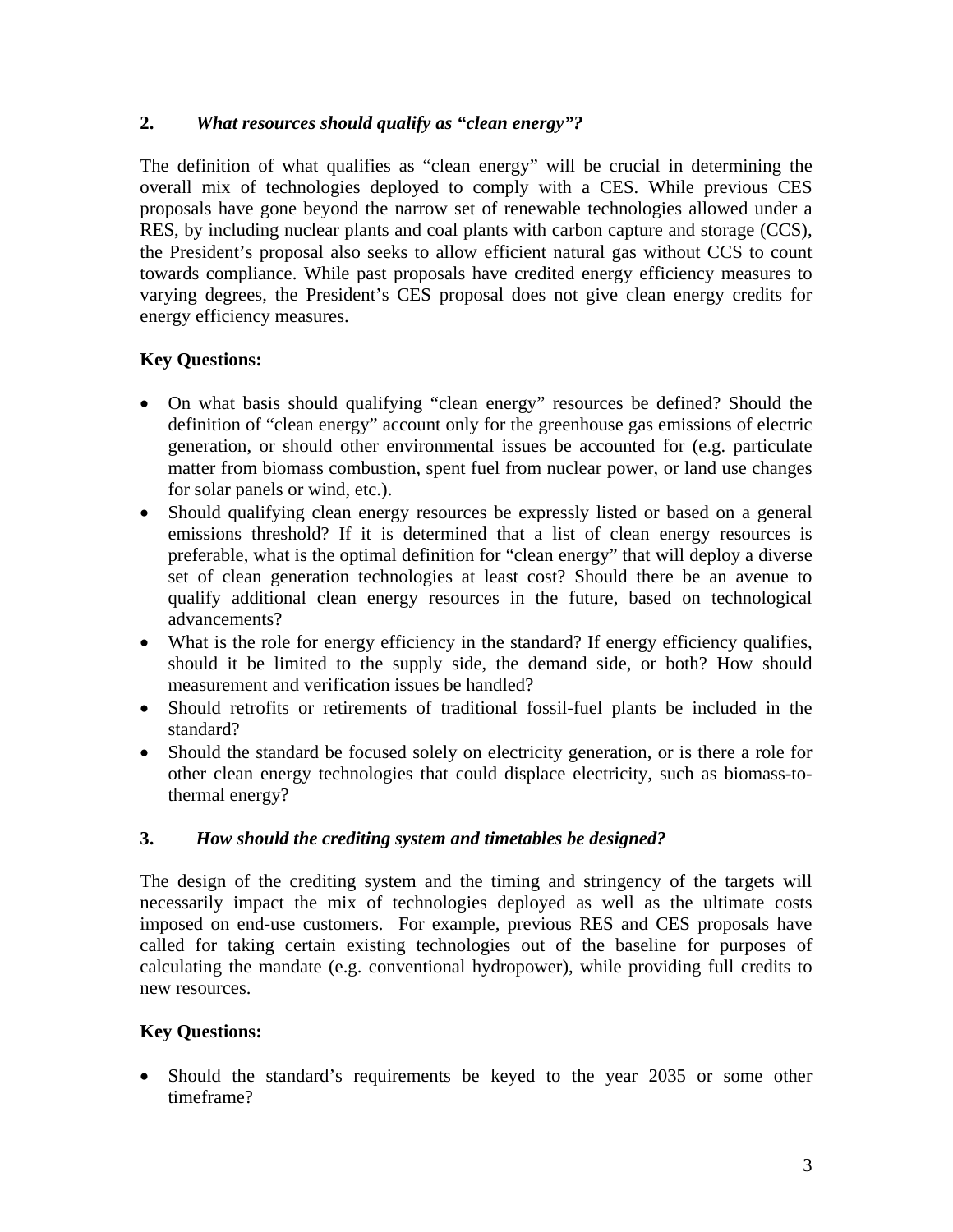- What interim targets and timetables should be established to meet the standard's requirements?
- What are the tradeoffs between crediting all existing clean technologies versus only allowing new and incremental upgrades to qualify for credits? Is one methodology preferable to the other?
- Should partial credits be given for certain technologies, like efficient natural gas and clean coal, as the President has proposed? If partial credits are used, on what basis should the percentage of credit be awarded? Should this be made modifiable over the life of the program?
- Is there a deployment path that will optimize the trade-off between the overall cost of the program and the overall amount of clean energy deployed?
- What would be the effect of including tiers for particular classes of technology, or for technologies with different levels of economic risk, and what would be a viable way of including such tiers?
- Should the same credit be available to meet both the federal mandate and an existing state standard or should a credit only be utilized once?
- Should there be a banking and/or borrowing system available for credits and, if so, for how long?

# **4.** *How will a CES affect the deployment of specific technologies?*

The value and expected future value of clean energy credits created by a CES will be the primary driver of clean energy deployment. Each technology faces different economic and financing issues. Some, such as nuclear energy, face significant upfront capital costs but low ongoing fuel costs. Others, such as natural gas power plants, may be deployed relatively inexpensively but with a higher percentage of ongoing costs coming from fuel. How credit value changes the economics of each individual technology will determine which technologies get deployed.

- How valuable would clean energy credits have to be in order to facilitate the deployment of individual qualified technologies?
- How might a CES alter the current dispatch order of existing generation (such as natural gas-fired power plants), which has been driven by minimization of consumer costs, historically?
- What is the expected electricity generation mix for a target of 80 percent clean energy by 2035, under the President's proposal or an alternative construct?
- Could different crediting and requirements than those proposed by the President be more effective in deploying clean technologies?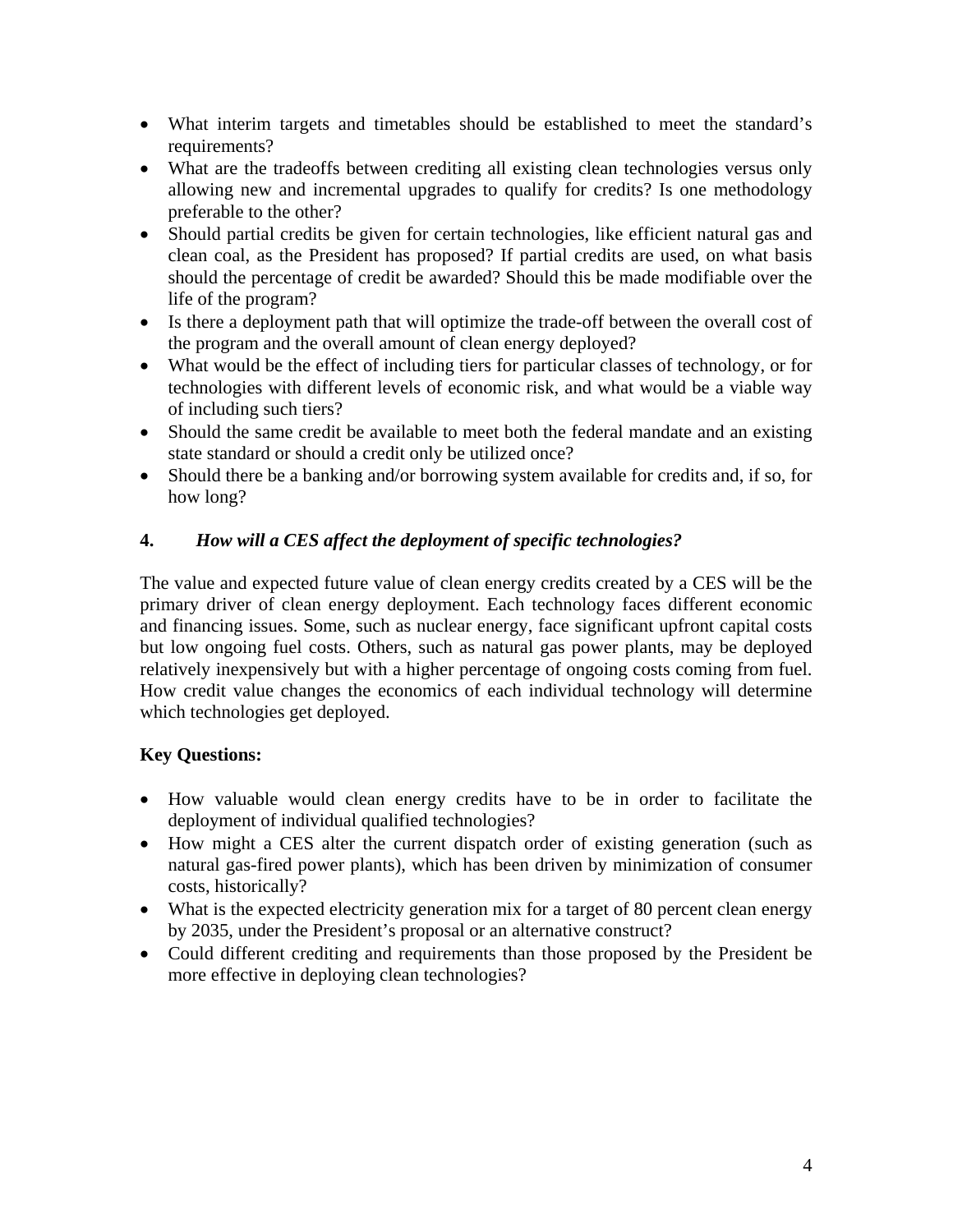### **5.** *How should Alternative Compliance Payments, regional costs, and consumer protections be addressed?*

In considering a CES, it is important to consider the additional costs that may accompany such a policy and how those costs may vary by region. Some regions of the country contain more abundant energy resources than others, and utilities within those regions may be utilizing vastly different fuel mixes. Important design goals for a CES are to ensure price certainty for consumers and industry, minimize regional disparities in the cost of such a policy, and contain costs overall. The RES contained in S. 1462 last Congress included cost containment mechanisms such as limiting the electric rate impact of a utility's incremental compliance costs to not more than four percent per retail customer annually; an Alternative Compliance Payment (ACP) that was available for utilities that determined they could not meet the program requirements; providing a potential variance if transmission constraints prevent service delivery; and potentially allowing waivers for reasons of Force Majeure.

- What are the anticipated effects on state and regional electricity prices of a CES structured according to the President's proposal? What are the anticipated net economic effects by region?
- Would other CES formulations or alternative policy proposals to meet a comparable level of clean energy deployment have better regional or net economic outcomes?
- How might various price levels for the ACP affect the deployment of clean energy technologies?
- What options are available to mitigate regional disparities and contain costs of the policy?
- What are the possible uses for potential ACP revenues? Should such revenues be used to support compliance with the standard's requirements? Should all or a portion of the collected ACP revenues go back to the state from which they were collected? Should ACP revenues be used to mitigate any increased electricity costs to the consumer that may be associated with the CES?
- Should cost containment measures and other consumer price protections be included in a CES?
- How much new transmission will be needed to meet a CES along the lines of the President's proposal and how should those transmission costs be allocated?
- Are there any technological impediments to the addition of significantly increased renewable electricity generation into the electrical grid?
- What are the costs associated with replacing or retrofitting certain assets within the existing generation fleet in order to meet a CES?
- What level of asset retirements from within the existing generation fleet are anticipated as a result of a CES?